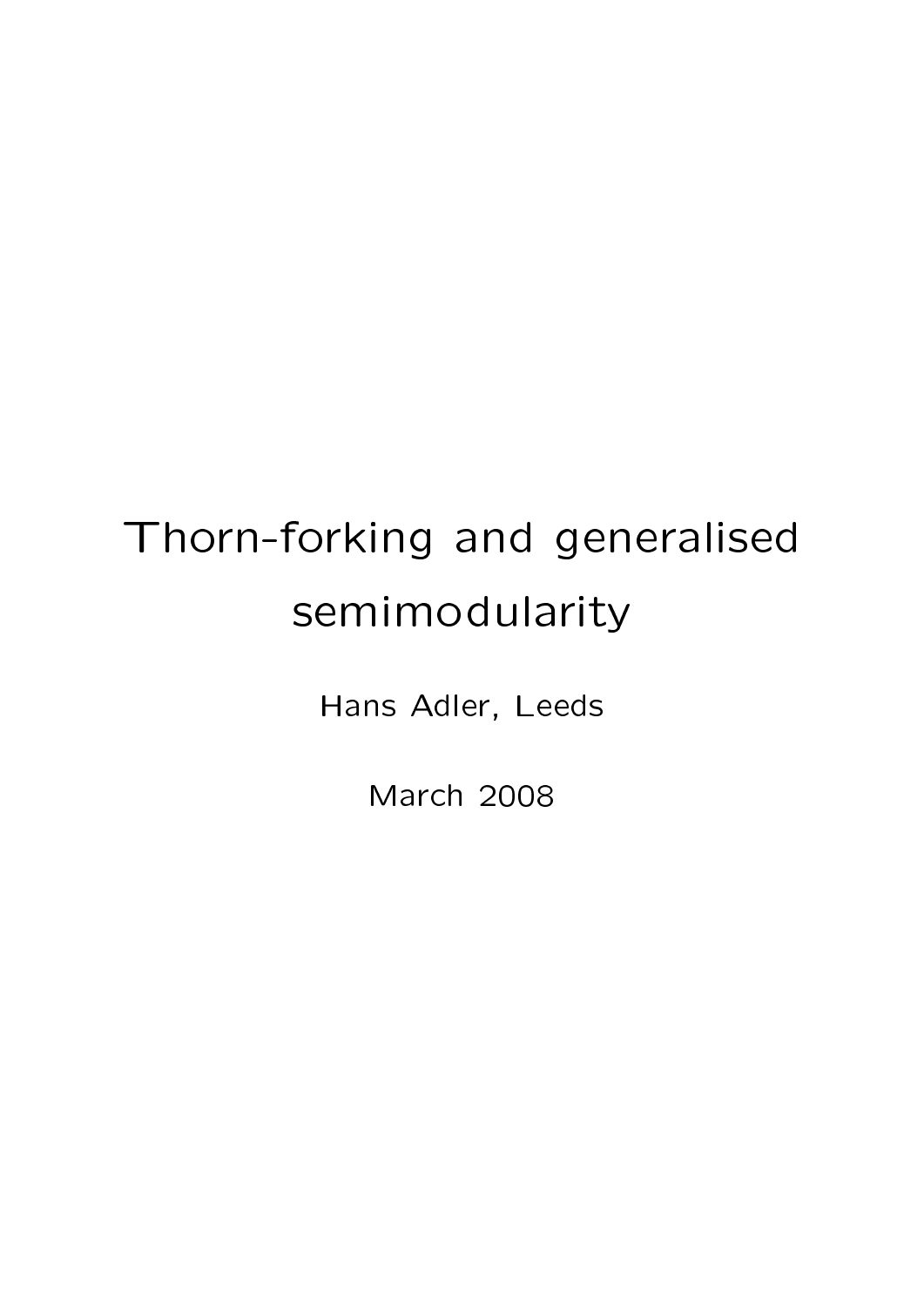## Thorn-forking and generalised semimodularity

Contents:

- 1. Morley's theorem
- 2. Algebraic closure
- 3. Strongly minimal theories
- 4. Projective geometry
- 5. Continuous lattices
- 6. Generalising modularity
- 7. Independence
- 8. Strict independence relations
- 9. Free pseudoplane
- 10. Thorn-forking
- 11. Stable theories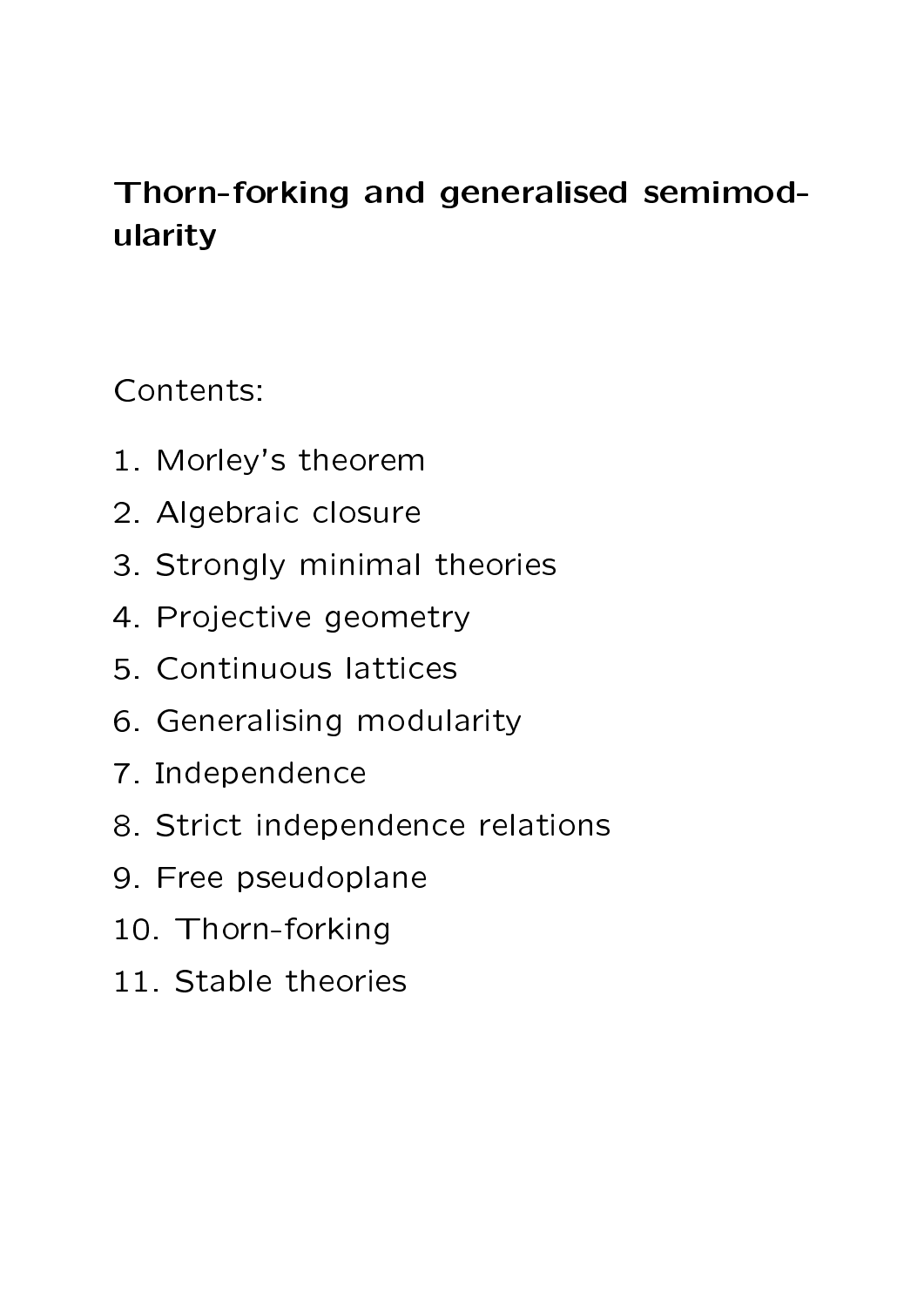#### Morley's theorem  $1/11$

Let  $T$  be a first-order theory in a countable language.

#### Theorem (Löwenheim-Skolem)

If  $T$  has an infinite model, then for every infinite cardinal  $\kappa$ , T has a model of size  $\kappa$ .

## Theorem (Morley

If there is an uncountable cardinal  $\kappa$  such that all models of T of cardinality  $\kappa$  are isomorphic, then the same is true for every uncountable cardinal.

## Examples

- Algebraically closed fields of a fixed characteristic
- Vector spaces over a fixed field.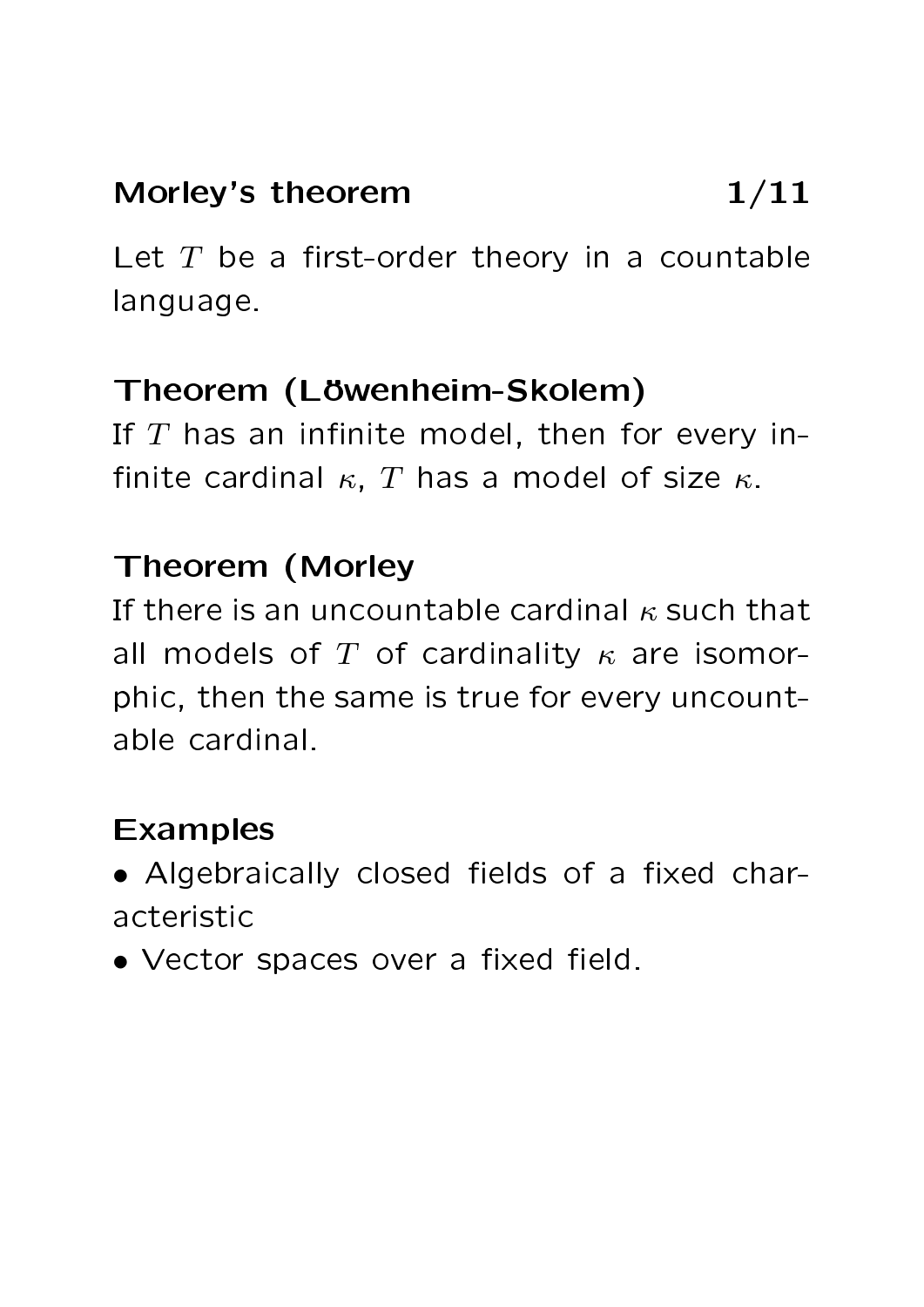The algebraic closure of a subset  $A$  of a model of a theory  $T$  consists of all elements which satisfy a formula with parameters in A that has only finitely many solutions.  $E.g.$ algebraic closure in algebraically closed fields, linear hull in vector spaces.

For every model of a theory  $T$ , algebraic closure is a finitary closure operator:

- $A \subseteq \text{acl }A$ .
- $A \subseteq B$   $\Rightarrow$  acl  $A \subseteq \text{acl } B$ .
- acl $(\text{acl }A) = \text{acl }A$ .
- acl  $A = \bigcup_{\text{finite } A_0 \subseteq A}$  acl  $A_0$ .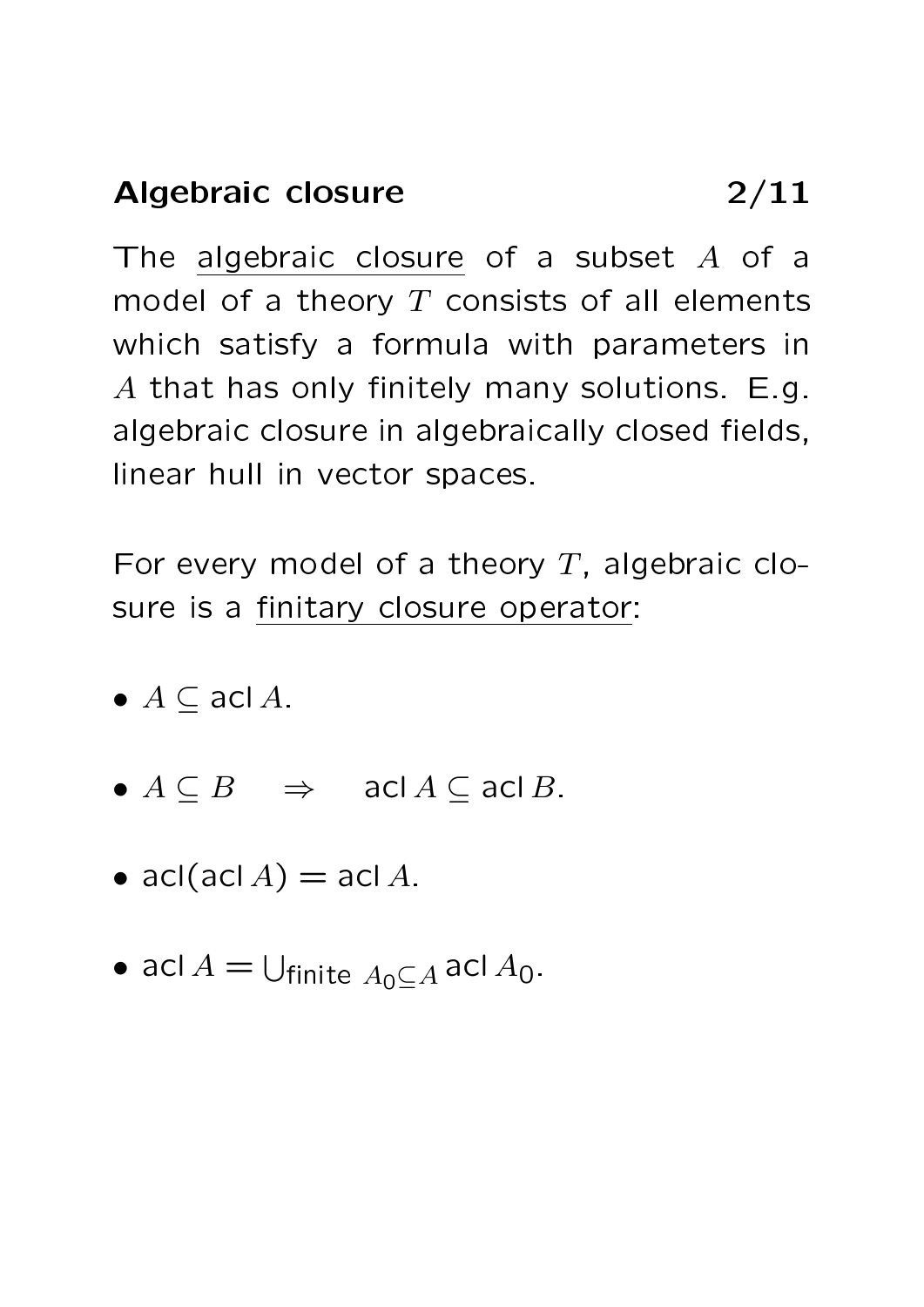# Strongly minimal theories 3/11

Sometimes algebraic closure also satisfies the exchange law:

•  $a \in \text{acl}(Cb) \setminus \text{acl } C \Rightarrow b \in \text{acl}(Ca)$ .

Finitary closure operator  $+$  exchange law  $=$  matroid.

In a matroid, maximal independent set  $=$ minimal generating set. We have a good notion of basis and dimension.

A theory is strongly minimal if algebraic closure satisfies the exchange law and the type of  $n$  independent elements depends only on  $n$ .

Every strongly minimal theory is an example for Morley's theorem. The converse is morally true.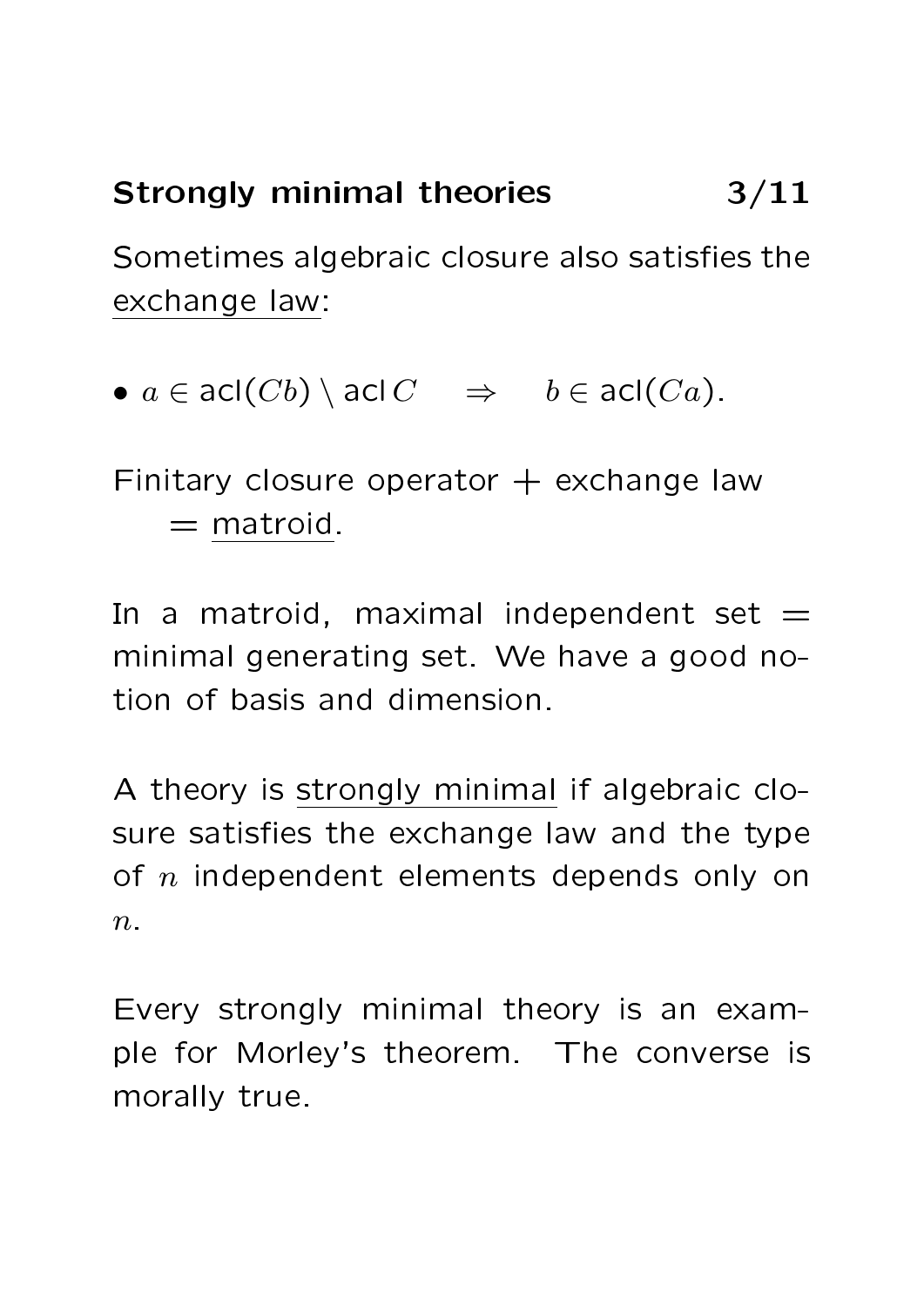## Projective geometry 4/11

A projective space consists of a set of points  $P$  and a set of subsets of  $P$ , called lines, subject to the following axioms:

• Any two distinct points  $a, b$  are in exactly one line  $cl(a, b)$ .

• If  $a, b, c, d$  are distinct points and no 3 of them are collinear, then  $\text{cl}(a, b) \cap \text{cl}(c, d) \neq \emptyset$ implies  $cl(a, c) \cap cl(b, d) \neq \emptyset$ .

Every projective space is a matroid (but not conversely).

## Fundamental theorem of projective geometry

Given a projective space of vectors over a field, the field can be reconstructed from the matroid, provided the dimension is  $\geq 3$ .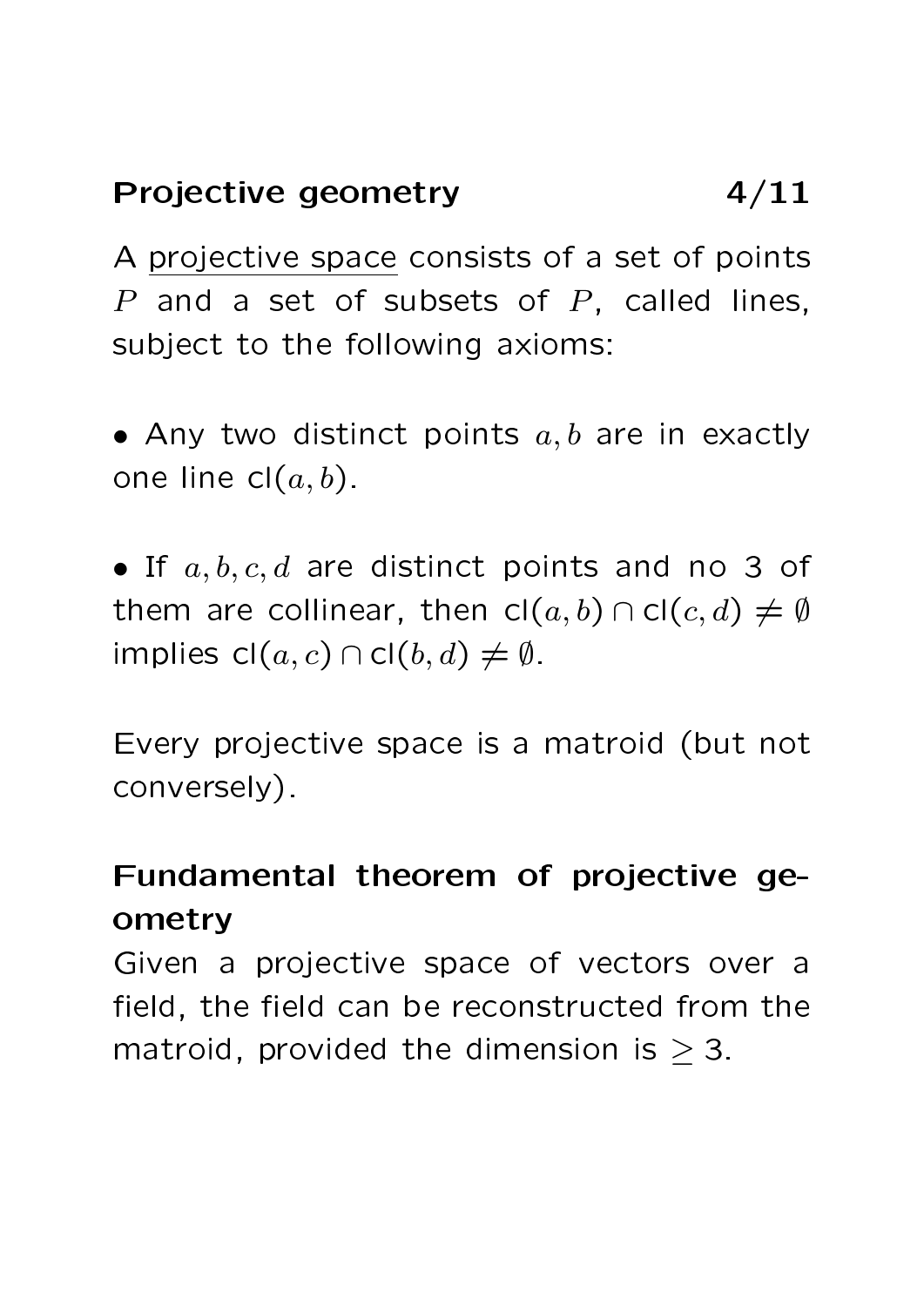## Continuous lattices 5/11

Matroids can be seen as semimodular atomistic lattices.

In the 1930s, John von Neumann's work on quantum theory made him interested in certain lattices of subspaces of a Hilbert space.

A continuous lattice is a complete lattice in which for every element  $a$  and linearly ordered set  $B$  the following hold:

- $a \wedge \vee B = \vee_{b \in B} a \wedge b$ .
- $a \vee \wedge B = \wedge_{b \in B} a \vee b$ .

(This can be seen as an infinite modularity condition.)

Theorem (von Neumann) Every irreducible continuous lattice with a homogeneous basis of order  $\geq$  5 is isomorphic to the lattice of ideals of a von Neumann regular ring.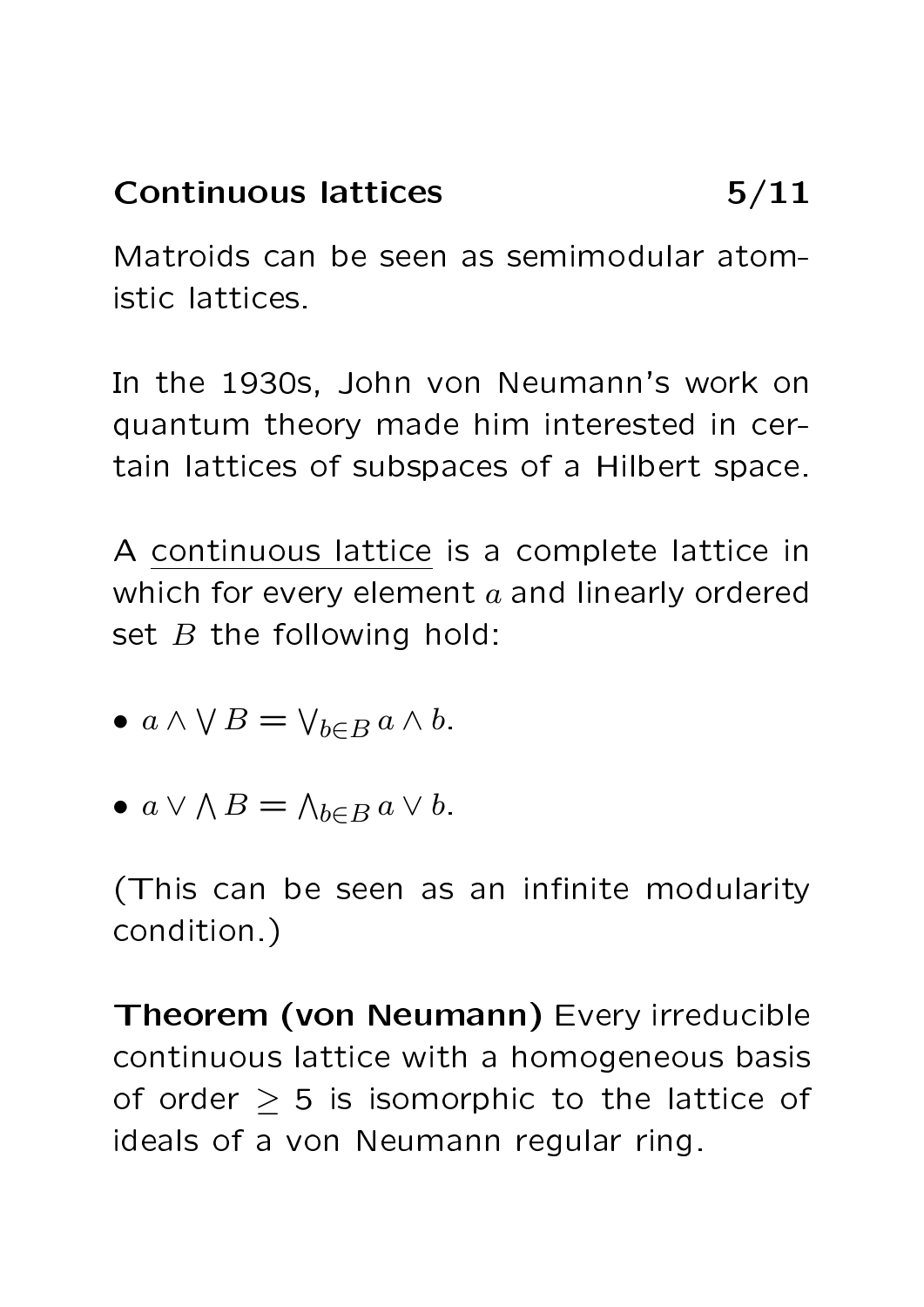# Generalising modularity (6/11)

An active field in the 1930s. Several attempts:

- Birkhoff's condition (Birkhoff 1935)
- semimodularity (Birkhoff 1935)
- Mac Lane's condition (Mac Lane 1938)
- M-symmetry (Wilcox 1938)

- 
- -

All conditions agree for finite lattices. All conditions differ in general.

 $M(A, B)$  if A and B form a modular pair:



M-symmetry:  $M(A, B) \iff M(B, A)$ .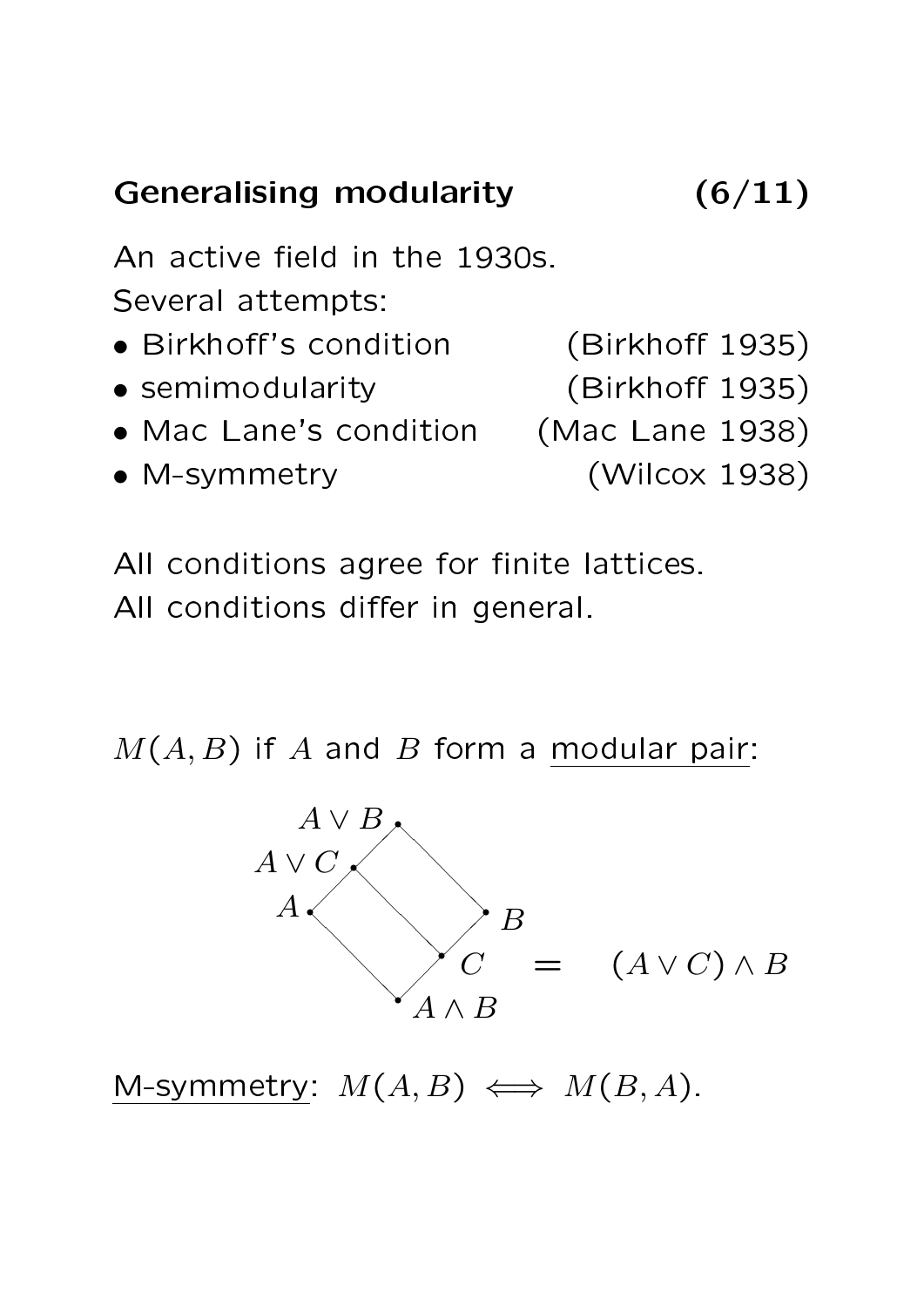#### Independence 7/11

In an M-symmetric lattice, define  $A\bigcup^{\mathsf{M}}_{C}B$  by  $(A \vee C) \wedge (B \vee C) = C$  and  $M(A \vee C, B \vee C)$ .

This relation was used by John von Neumann, and also by others to prove generalisations of his theorem to certain M-symmetric lattices.

In a model of  $T$  s.t. the lattice of algebraically closed sets is M-symmetric, we can define  $A\mathop{\smile}\limits_{\smile C}^{\mathsf{M}} B$  for general sets  $A,B,C$  by  $\mathsf{acl}(AC)\downarrow_{\mathsf{acl}\, C}^{\mathsf{M}}\mathsf{acl}(BC).$ 

The relation  $\mathcal{L}^{\sf M}$  then satisfies the axioms of a strict independence relation.

(A theory which admits a strict independence relation is called rosy.)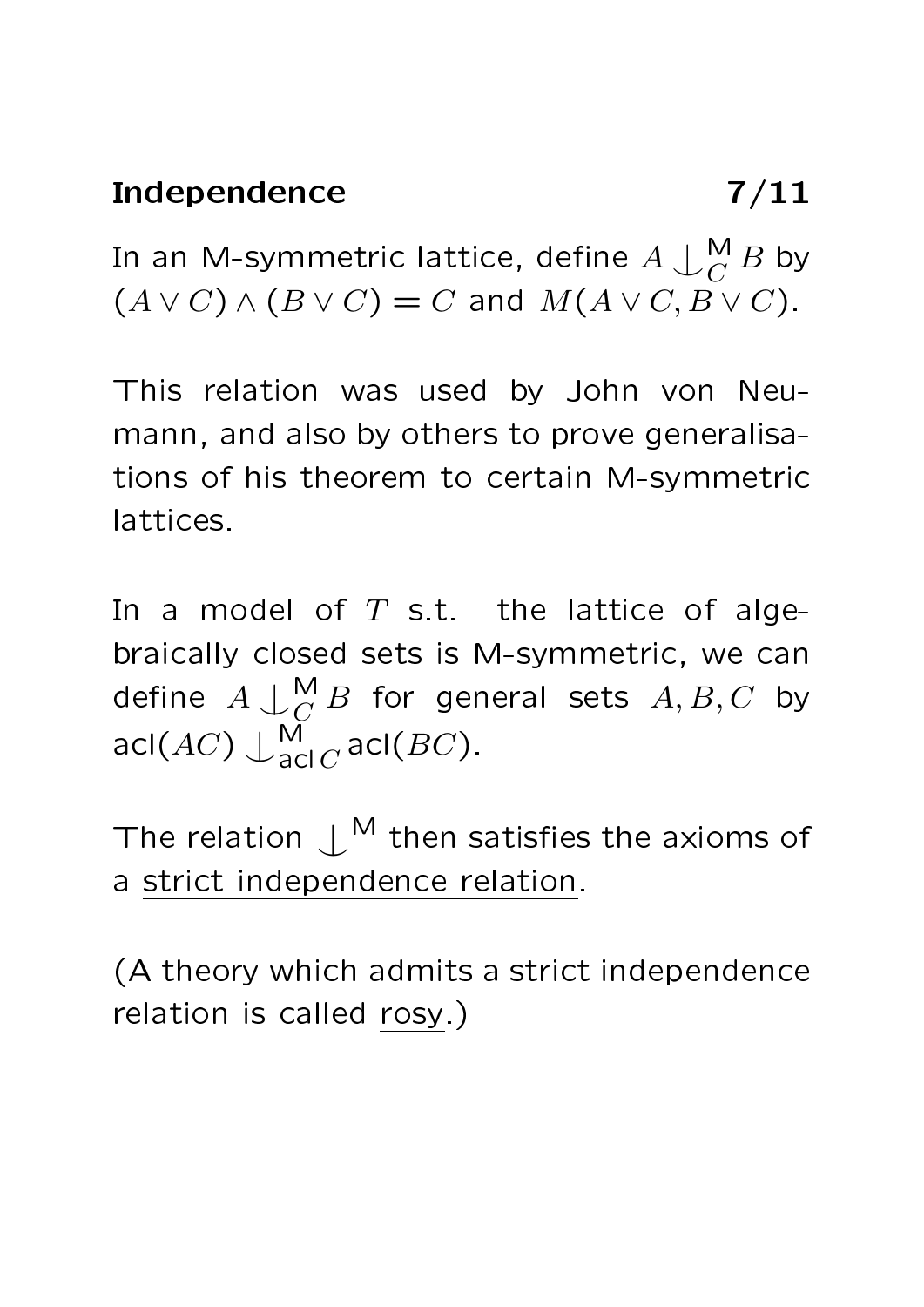**Strict independence relations**

\n
$$
8/11
$$

\n
$$
a \downarrow_{B} a \Rightarrow a \in \text{acl } B.
$$
 [anti-reflexivity]

\n
$$
A \downarrow_{C} B \iff \text{[finite character]}
$$
\n
$$
A_{0} \downarrow_{C} B_{0} \text{ for all finite } A_{0} \subseteq A, B_{0} \subseteq B
$$

\nFor  $D \subseteq C \subseteq B$ : [full transitivity]

\n
$$
A \downarrow_{D} B \iff A \downarrow_{C} B \text{ and } A \downarrow_{D} C.
$$

\n
$$
A \downarrow_{C} B \iff B \downarrow_{C} A \text{ [symmetry]}
$$
\n
$$
\forall A, B, C \exists B' \equiv_{C} B: A \downarrow_{C} B'.
$$
 [full existence]

\n
$$
A \downarrow_{C} B \subseteq \hat{B} \Rightarrow \text{[extension]}
$$
\n
$$
\exists \hat{B'} \equiv_{ABC} \hat{B}: A \downarrow_{C} \hat{B}'.
$$

 $\forall A, B \exists C \subseteq B$ : [local character]  $A\bigcup_C B$  and  $|C|\leq \kappa(|A|).$ 

(We can remove extension and local character, as they follow from the other axioms.)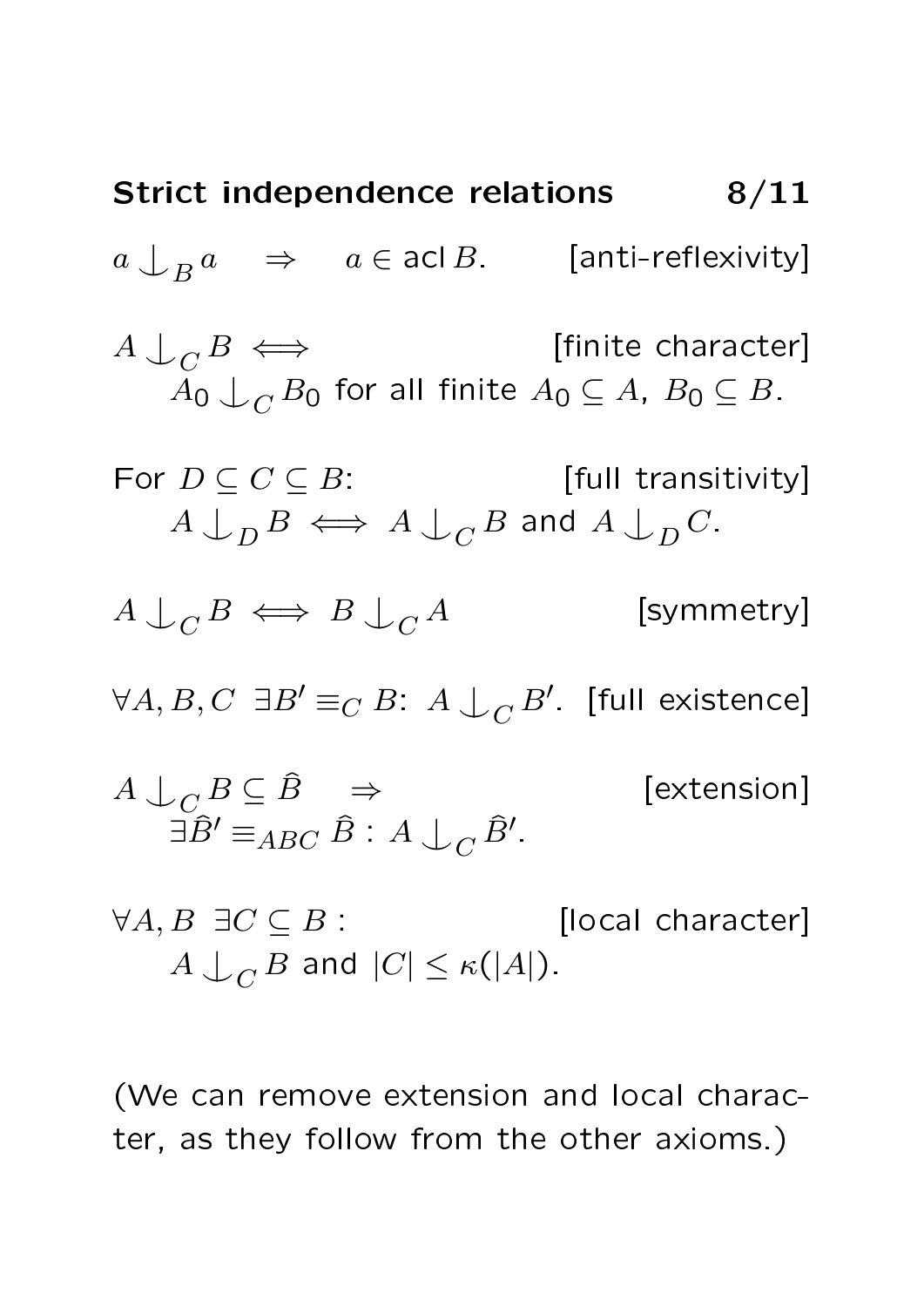#### Free pseudoplane 9/11

A tree or forest in which every vertex has infinite degree.

In this example the exchange law does not hold (a maximal independent set need not be generating).  $\bigcup^M$  does not satisfy symmetry and extension. However the following is a strict independence relation:

 $A \cup_C B \iff$ every path connecting  $A$  and  $B$ passes through acl C.

(acl  $C$  is the convex hull of  $C$ .)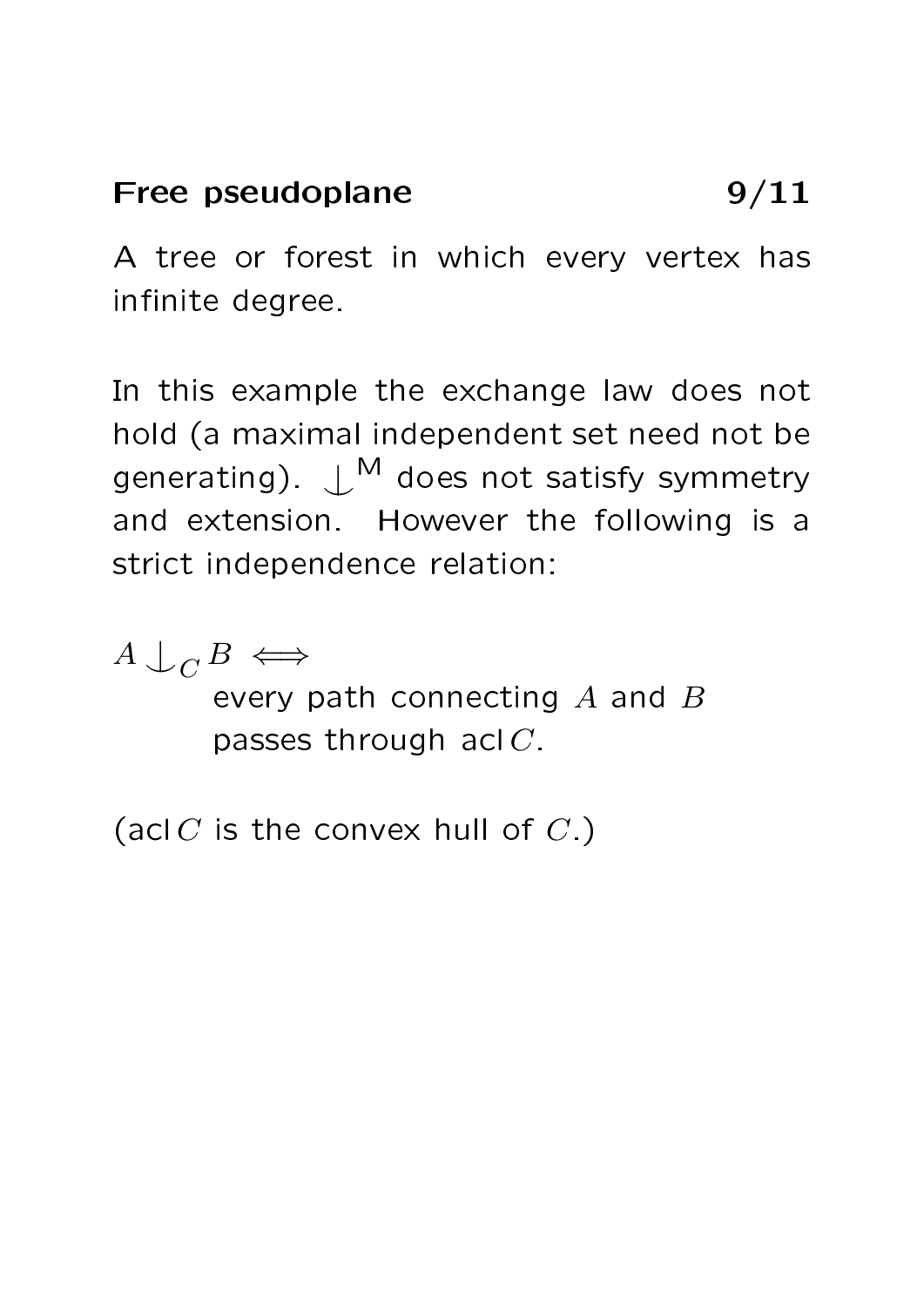For the free pseudoplane  $\bigcup^M$  is no good because symmetry and extension are broken. Let's fix extension!

 $A\bigcup^{\mathsf{b}}_{C}$  $_{C}^{\mathsf{D}}B \iff \forall \widehat{B} \supseteq B \exists \widehat{B}' \equiv_{ABC} \widehat{B} : A \bigcup_{C}^{\mathsf{M}} \widehat{B}.$ 

This does it for the free pseudoplane. How about the general case?

## Theorem

1.  $\bigcup^{\mathsf{b}}$  always satisfies all axioms except perhaps symmetry and local character.

2. For  $\mathcal{L}^{\mathsf{b}}$ , symmetry and local character are equivalent.

3. If  $\mathcal{L}^{\mathsf{b}}$  is not a strict independence relation, then there is none. If it is one, it is the weakest.